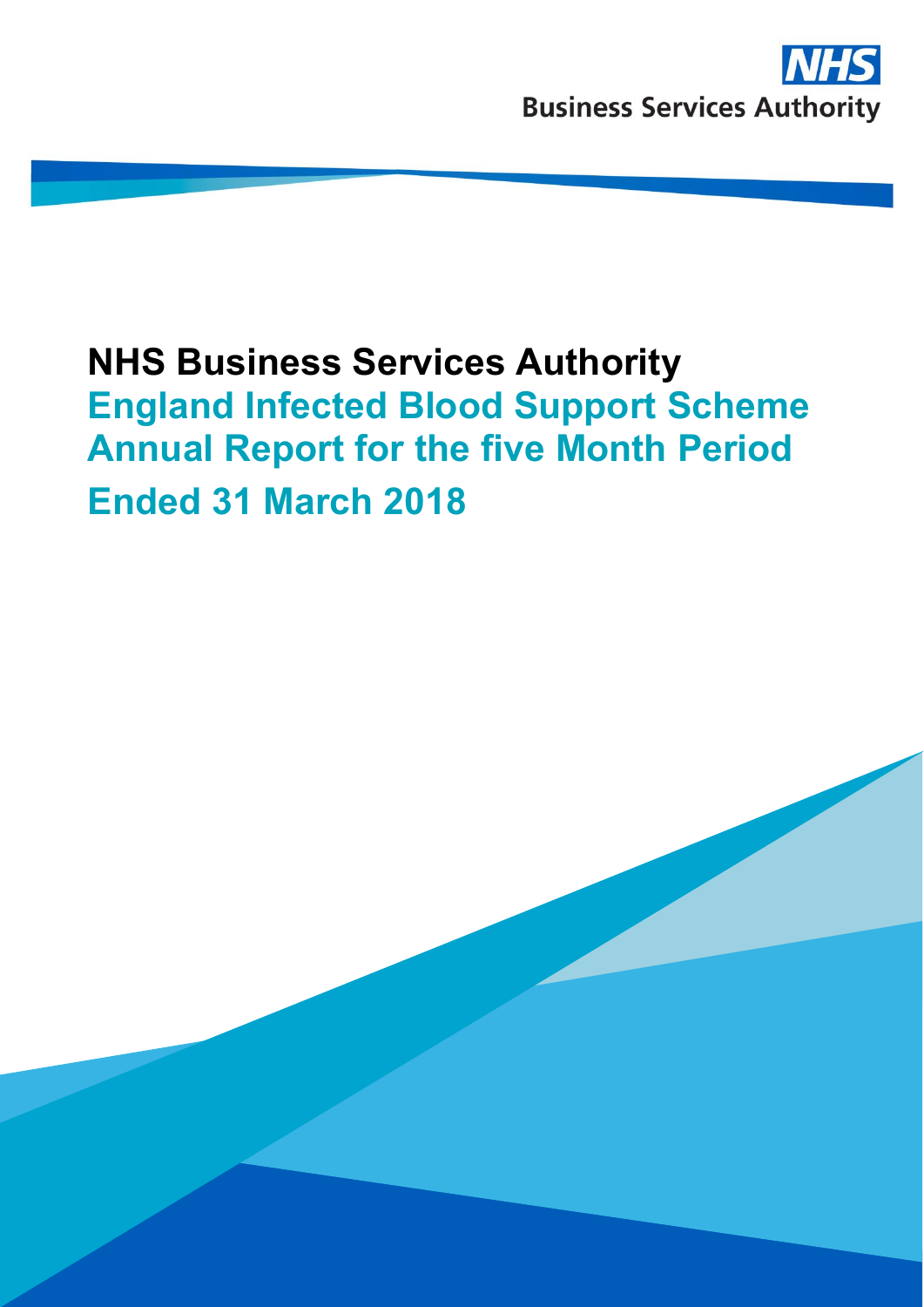## **Contents**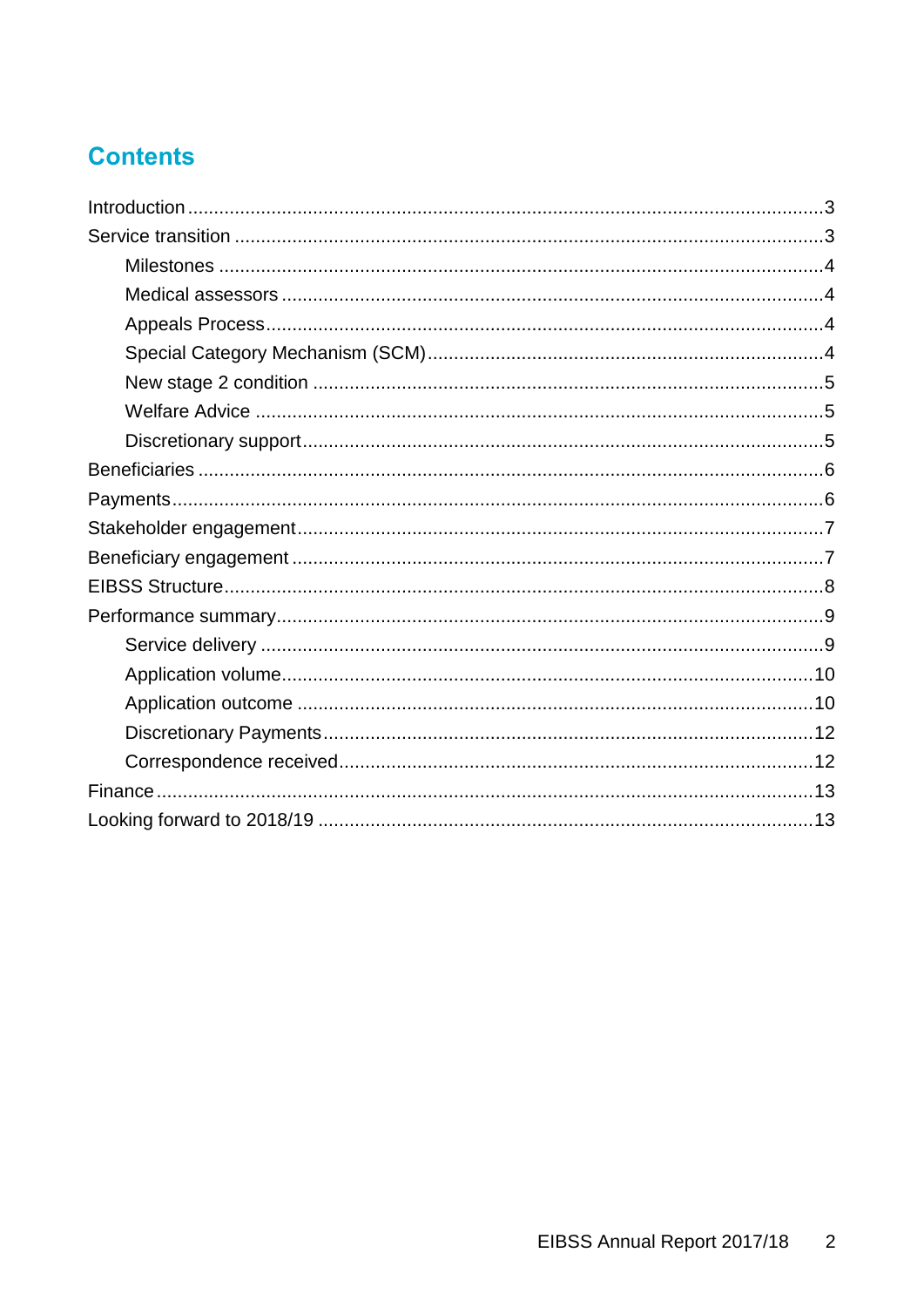### <span id="page-2-0"></span>**Introduction**

The England Infected Blood Scheme (EIBSS) operates from offices in Bridge House, Newcastle and Skipton House, London and sits within the National Health Service Business Services Authority's (NHSBSA) Citizen Services structure. The scheme is delivered on behalf of the Department of Health and Social Care (DHSC).

NHSBSA administers the scheme for those eligible for support through EIBSS; providing financial and other support to those who were historically infected by HIV and/or hepatitis C through NHS supplied blood and blood products during the 1970s and 1980s. The scheme also provides support for their families, including spouses, parents, children and dependents.



### <span id="page-2-1"></span>**Service transition**

On 1 November 2017, NHSBSA became directed by DHSC to administer the EIBSS.

The new scheme replaced five former schemes operated by the following charities: Eileen Trust, Macfarlane Trust, Caxton Foundation and companies: MFET Ltd and Skipton Fund. These former schemes were collectively known as 'Alliance House' with the organisations being based within these premises.

Prior to the inception of EIBSS, Alliance House wrote to their registered beneficiaries to inform about the change and to seek consent to transfer their details to NHSBSA. The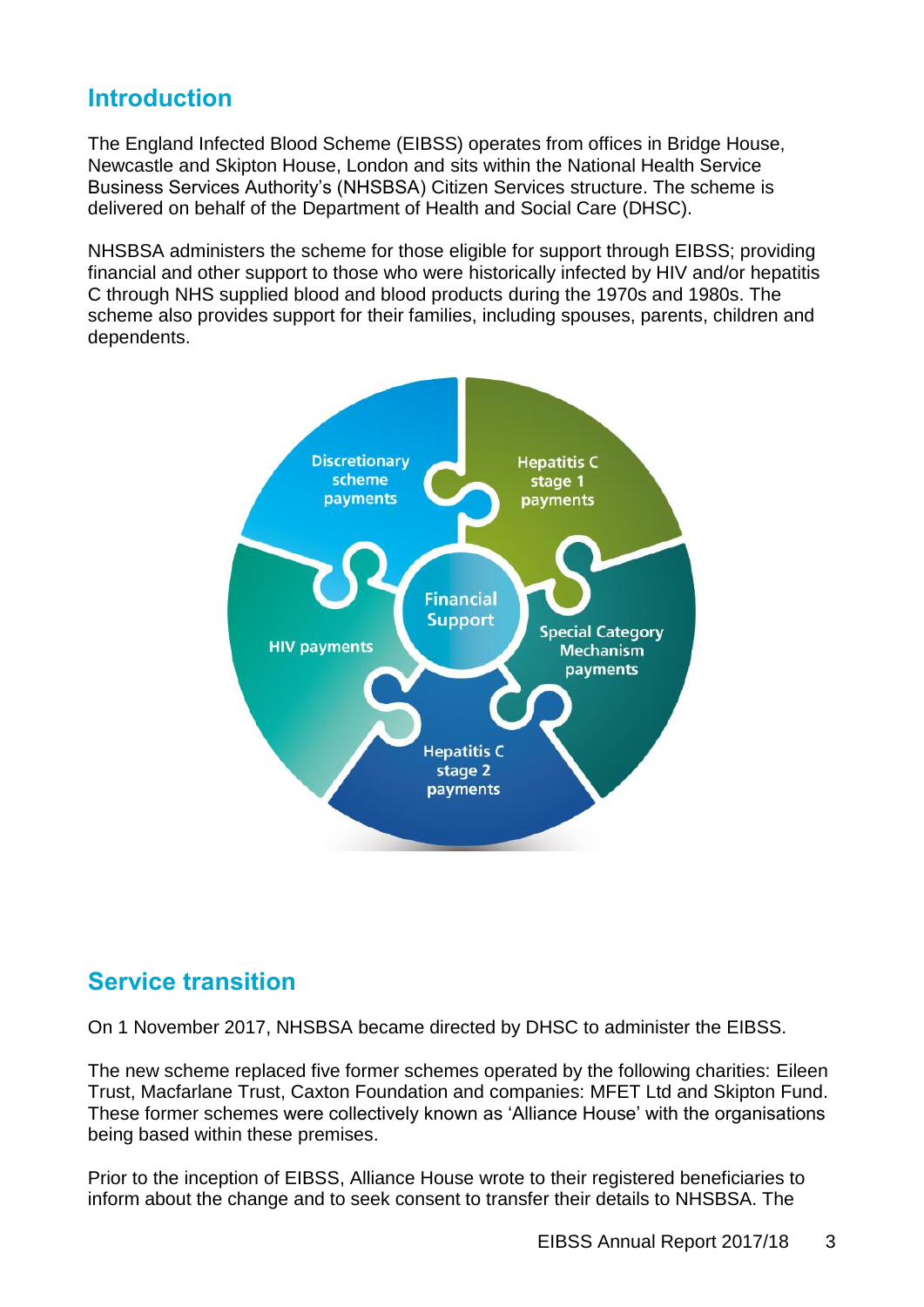beneficiaries did not have to give their consent, however without consent their payments would cease as details would not be transferred to NHSBSA allowing them to continue.

Once consent was received the beneficiary's details were transferred to NHSBSA and beneficiaries were setup to continue to receive their regular and discretionary payments. Consent was not given by all registered beneficiaries. NHSBSA received 2,839 beneficiaries' details prior to 1 November 2017. Data files continued to be transferred after this date during the transition period.



#### <span id="page-3-0"></span>**Milestones**

#### <span id="page-3-1"></span>**Medical assessors**

All applications to EIBSS which require medical practitioner evidence are assessed by independent medical professionals with relevant clinical or similar experience in this field.

#### <span id="page-3-2"></span>**Appeals Process**

An applicant can appeal if they disagree with the outcome of their application to EIBSS. Appeals are heard by a panel of independent medical experts headed by a legal chairperson. As with the medical assessors, medical appeals panel members also have relevant clinical or similar experience in this field.

#### <span id="page-3-3"></span>**Special Category Mechanism (SCM)**

Special Category Mechanism (SCM) was introduced at the same time NHSBSA launched EIBSS. This new process enables beneficiaries with hepatitis C stage 1 to apply for the higher annual payments, equivalent to hepatitis C stage 2 and HIV annual payments. The intention of this new process is to enable people with a hepatitis C stage 1 infection that is having a substantial and long-term negative impact on their daily lives to apply for higher annual payments.

Throughout the set-up and introduction of SCM, NHSBSA consulted with DHSC and stakeholders to ensure that the application process was accessible for all who needed it.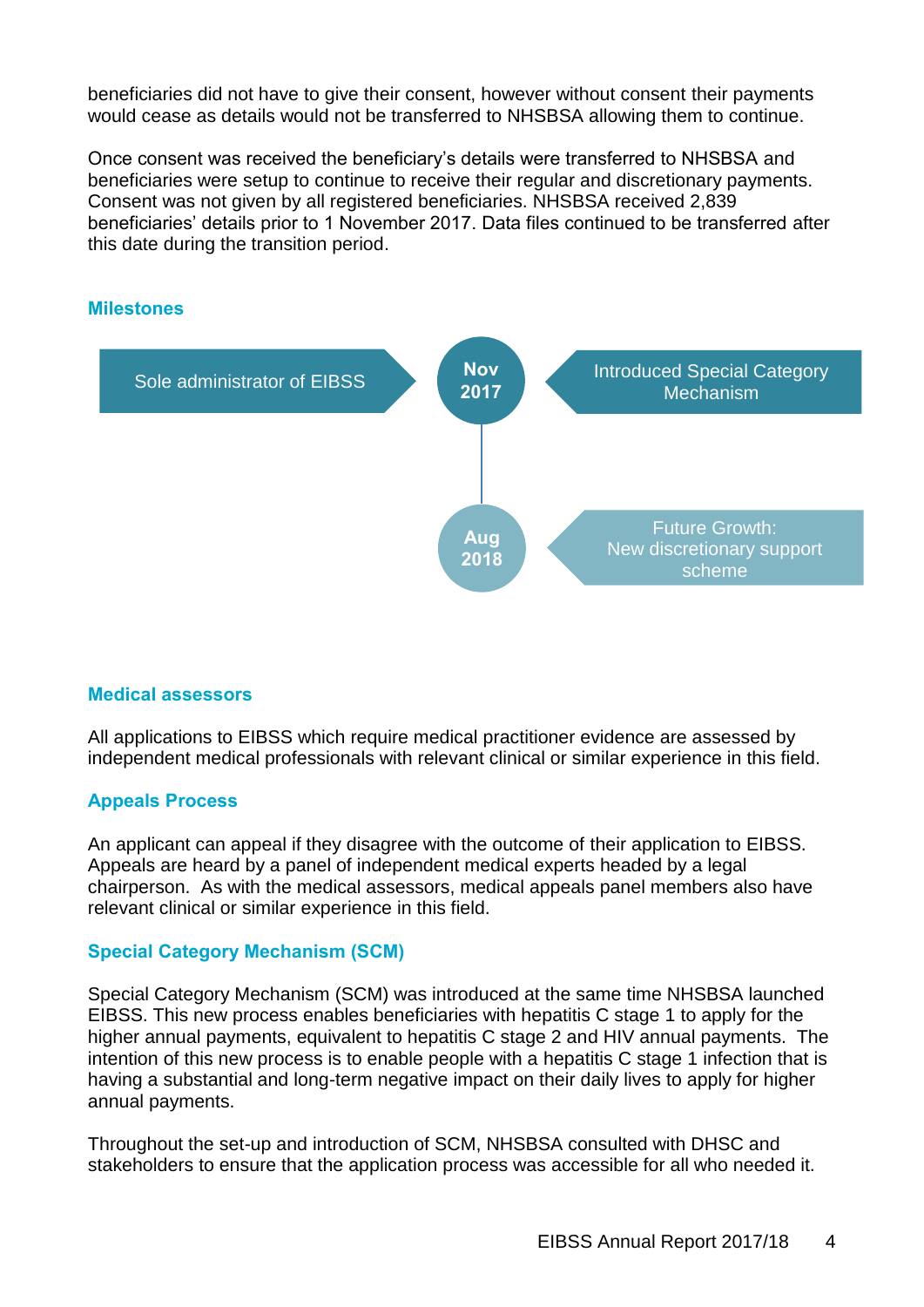On 1 November 2017 NHSBSA invited 1,763 eligible beneficiaries to make a SCM application; additional invitations were issued during 2017/18. Successful applications received by 23 February 2018 (providing the applicant had expressed intent by 12 January 2018), were eligible for higher payments backdated to October 2017. After this initial application period, payments for successful applications were backdated to the date on which NHSBSA received the application.

In 2017/18 NHSBSA received 715 SCM applications, with 77% of beneficiaries who submitted a complete application form securing higher payments. All applications received were eligible to receive the backdated payment. The backdated payment was made to successful applicants on 27 March 2018 with regular payments starting from 27 April 2018.

NHSBSA requested additional funding to be accrued for SCM payments of £606,000 for 2017/18; this was carried forward into 2018/19 to cover any successful SCM application eligible for the backdated payment.

#### <span id="page-4-0"></span>**New stage 2 condition**

From 1 November 2017 type 2 or 3 cryoglobulinemia accompanied by membranoproliferative glomerulonephritis (MPGN) was added to the current list of conditions that would qualify a beneficiary for hepatitis C stage 2 payments. This means a hepatitis C stage 1 beneficiary who has been diagnosed with MPGN will receive a one-off £50,000 payment and higher annual payments through the existing stage 2 process. NHSBSA received one hepatitis C stage 2 application evidencing MPGN in 2017/18; the successful applicants received regular payments backdated to April 2017.

#### <span id="page-4-1"></span>**Welfare Advice**

NHSBSA has retained the support of a welfare adviser, which was offered by the previous scheme administrators. Beneficiaries can choose to use the same welfare adviser or to source their own should they wish.

#### <span id="page-4-2"></span>**Discretionary support**

During 2017/18 NHSBSA carried out a review of the discretionary payment schemes provided under the former administrators. As the discretionary schemes were set up at different times by the different scheme administrators and different criteria were used to calculate entitlement and payments.

This review was undertaken to bring consistency to discretionary support payments inherited from the previous administrators. A commitment was made by the Minister to ensure beneficiaries would not be worse off overall as a result of this review.

The review was carried out by analysts and members of the EIBSS team and an options paper was developed for the DHSC policy team and ministerial consideration. The results of this review were finalised in early 2018/19.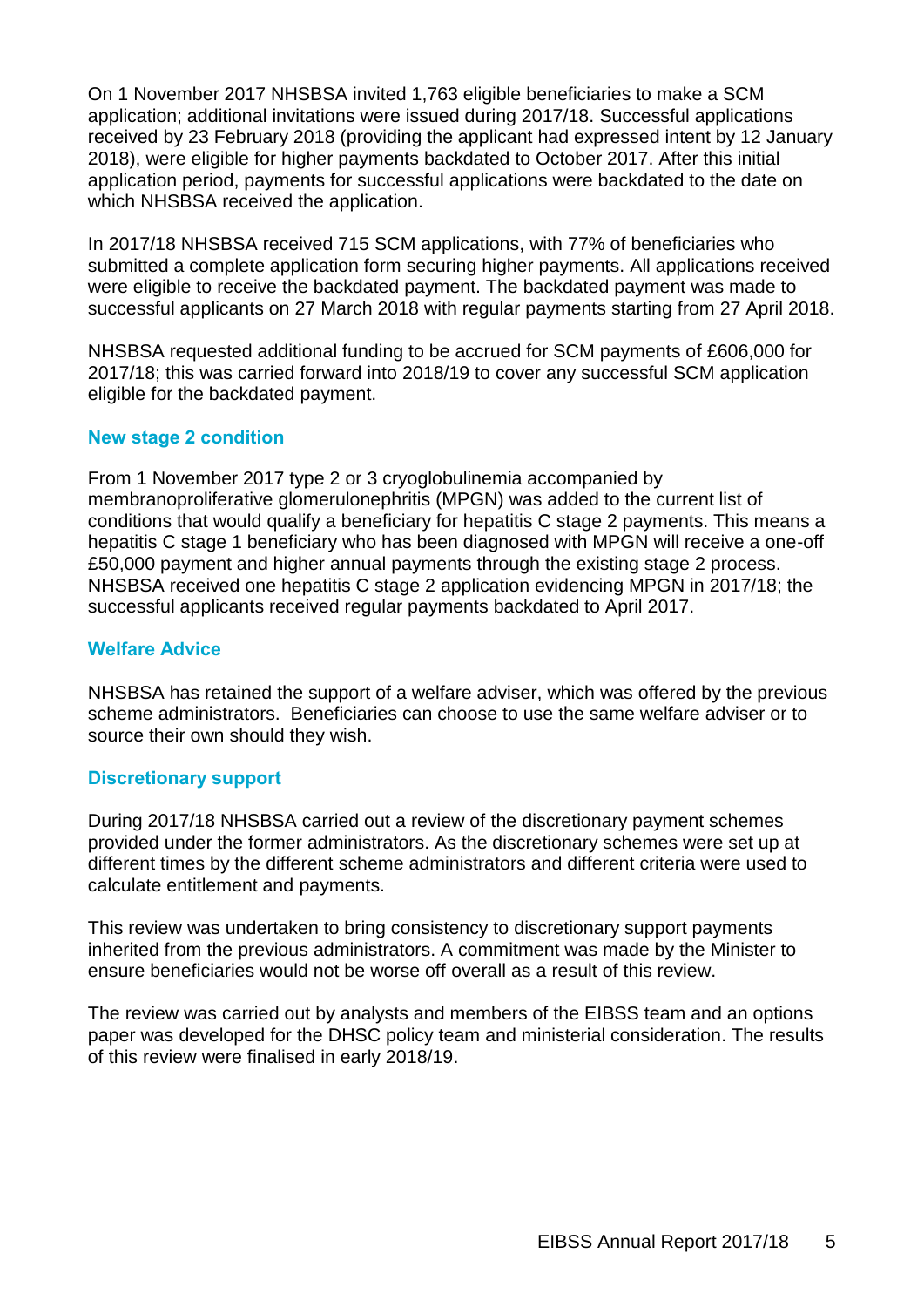### <span id="page-5-0"></span>**Beneficiaries**

There are 3,098 people registered for support through the scheme.

This is broken down into the following groups:

| <b>Beneficiary Group</b>          | <b>Number of beneficiaries</b><br>registered |
|-----------------------------------|----------------------------------------------|
| Hepatitis C stage 1               | 1168                                         |
| Hepatitis C stage 2               | 642                                          |
| <b>Special Category Mechanism</b> | 510                                          |
| <b>HIV</b>                        | 124                                          |
| Co-infected (stage 1 and HIV)     | 95                                           |
| Co-infected (stage 2 and HIV)     | 60                                           |
| Co-infected (SCM and HIV)         | 84                                           |
| <b>Bereaved</b>                   | 415                                          |

### <span id="page-5-1"></span>**Payments**

From 1 November 2017 EIBSS processed all annual and discretionary payments for registered beneficiaries and their families as appropriate.

Following the 2016 consultation on the scheme the Government announced the continuation of annual payments and introduced payment uplifts from April 2018.

| <b>Payment type</b>                                        | <b>Annual payments in</b><br>2017/18 |
|------------------------------------------------------------|--------------------------------------|
| Hepatitis C (stage 1)                                      | £3,535                               |
| Hepatitis C (stage 1) with SCM                             | £15,655                              |
| Hepatitis C (stage 2)                                      | £15,655                              |
| <b>HIV</b>                                                 | £15,655                              |
| co-infected with HIV and<br>hepatitis C (stage 1)          | £18,685                              |
| co-infected with HIV and<br>hepatitis C (stage 1) with SCM | £30,805                              |
| co-infected with HIV and<br>hepatitis C (stage 2)          | £30,805                              |

NHSBSA pays annual payments on a monthly or quarterly basis, depending on beneficiary preference. Annual payments include a winter fuel payment made in December each year. For 2017/18 payments included this winter fuel payment of £505.

A one-off lump sum payment of £20,000 is reserved for a new applicant registered for hepatitis C stage 1 payments and a one-off lump sum of £50,000 to those who develop a hepatitis C stage 2 condition. A one-off lump sum is also paid to a new applicant registered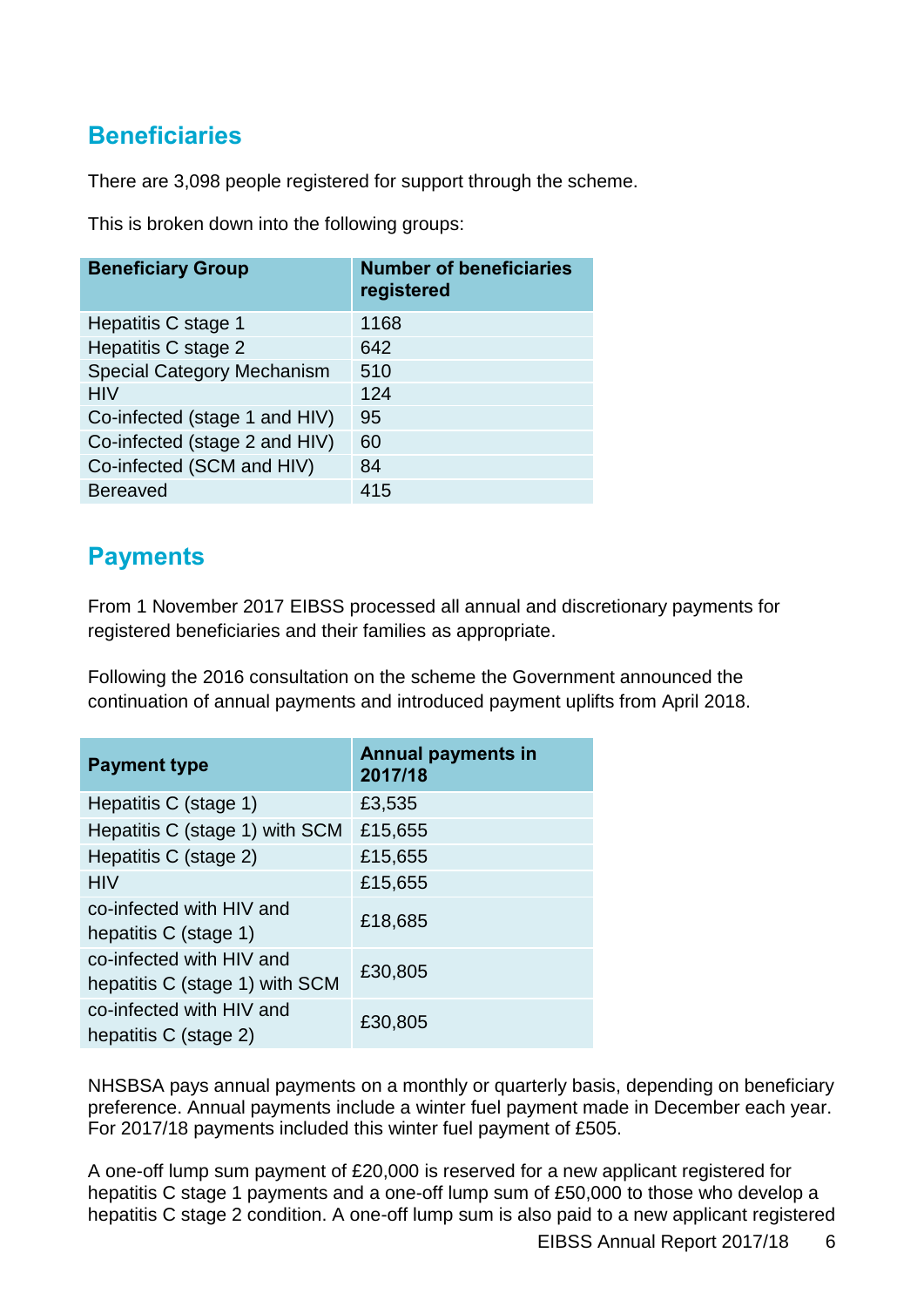for HIV payments. The lump sum amount is subject to the applicant's eligibility criteria at the time of infection and depends on their circumstances and whether they are a primary beneficiary or a secondary infectee.

A one-off lump sum payment of £10,000 is also available for bereaved partner/spouses of deceased beneficiaries provided they meet set criteria.

### <span id="page-6-0"></span>**Stakeholder engagement**

NHSBSA has engaged with several stakeholders, including the Haemophilia Society and Hepatitis C Trust during the transition of the scheme from its previous administrators. The engagement has been focussed on any issues from the transition of the scheme, feedback from beneficiaries and any areas of policy development.

### <span id="page-6-1"></span>**Beneficiary engagement**

As part of the discretionary payment review process, NHSBSA contacted all beneficiaries to invite them to give their input into the review, via a survey. This could be completed either online or over the telephone. NHSBSA also organised focus groups based in Manchester and London to discuss feedback. These sessions were conducted by both user researchers and members of the EIBSS team.

NHSBSA has also held further beneficiary focus groups aimed at developing and improving the scheme in 2018/19. So far, three meetings have been organised in different parts of the country to help enable beneficiaries to attend. Travel expenses have also been covered for beneficiaries.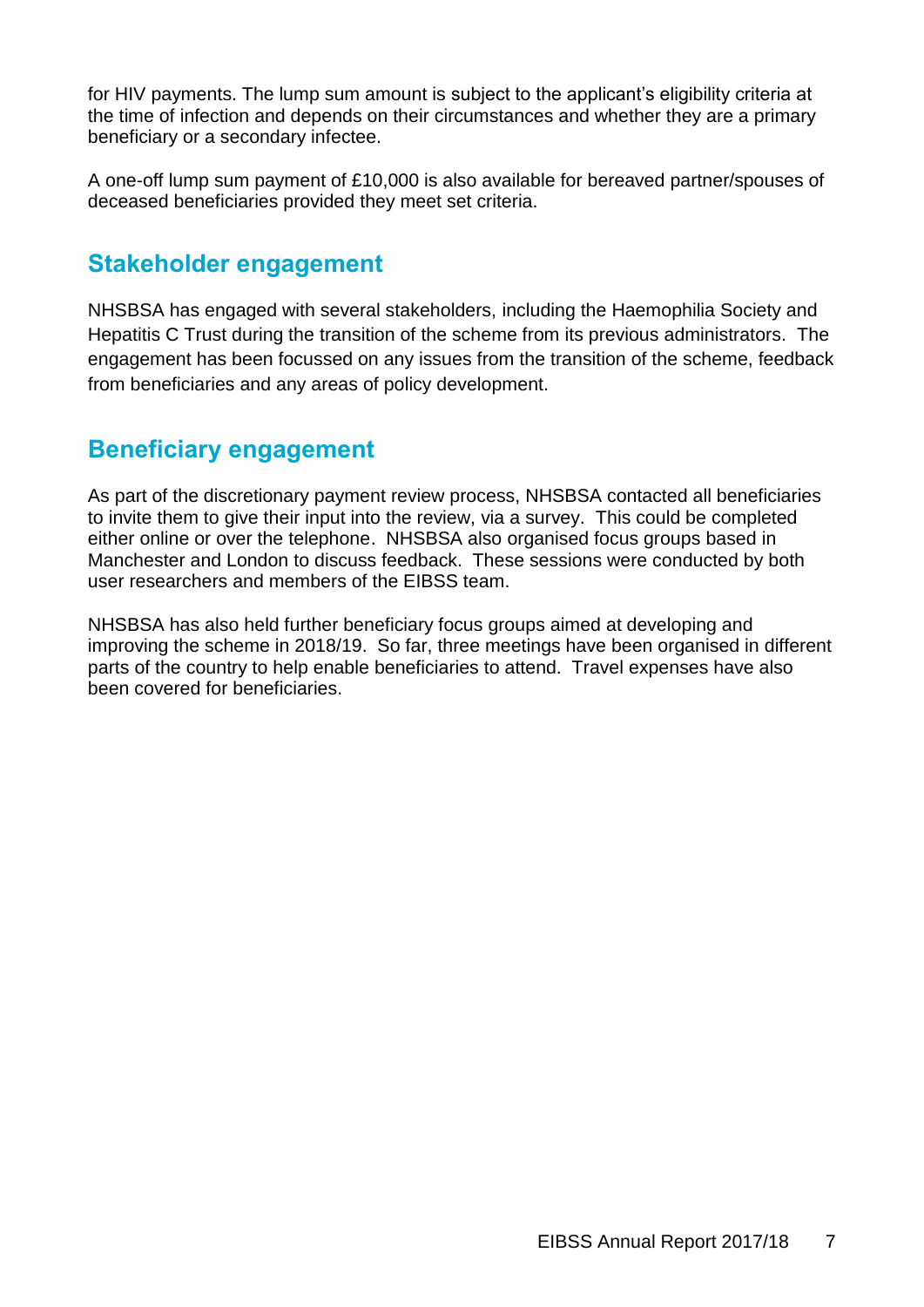

<span id="page-7-0"></span>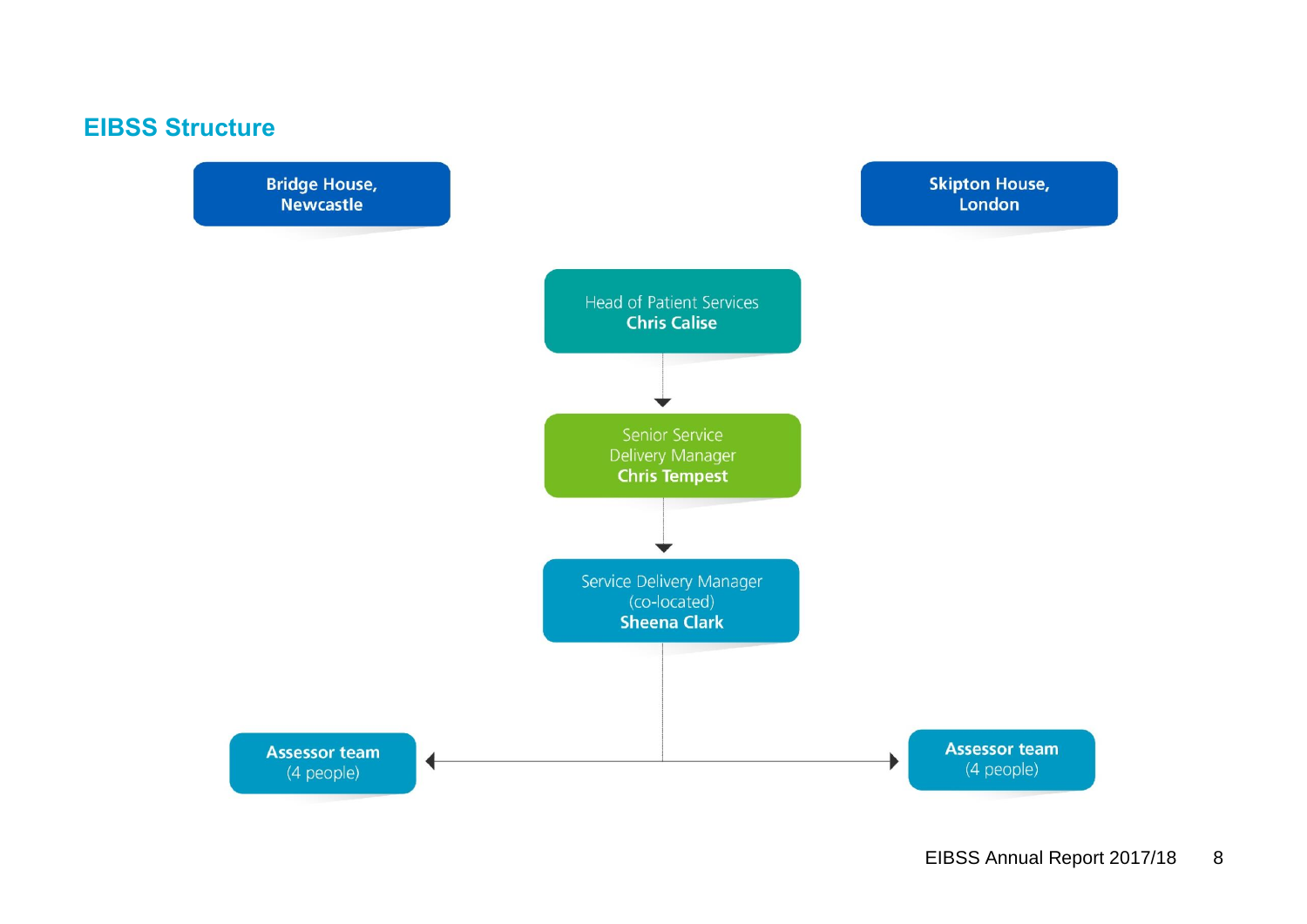### <span id="page-8-0"></span>**Performance summary**

The below table indicates NHSBSA performance against key performance indicators agreed with DHSC.

#### <span id="page-8-1"></span>**Service delivery**

| <b>Key Performance Indicator</b>                                                                                 | <b>Target</b> | Achieved for 2017/18 |
|------------------------------------------------------------------------------------------------------------------|---------------|----------------------|
| % of annual payments made<br>at agreed time each month                                                           | 100.00%       | 100.00%*             |
| % of new applications<br>acknowledged within 5<br>working days                                                   | 100.00%       | 100.00%              |
| % of beneficiary<br>correspondence responded<br>to within 5 working days                                         | 90.00%        | 99.17%               |
| % of beneficiary<br>correspondence responded<br>to within 10 working days                                        | 100.00%       | 100.00%              |
| % of complaints<br>acknowledged within 2<br>working days                                                         | 100.00%       | 100.00%              |
| % of complaints responded<br>to within 10 working days                                                           | 90.00%        | 100.00%              |
| % of complaints responded<br>to within 15 working days                                                           | 100.00%       | 100.00%              |
| % of new applications<br>processed to completion<br>within 30 working days                                       | 90.00%        | 100.00%              |
| % of applications through the<br>SCM processed and<br>payments made to<br>individuals within 120<br>working days | 90.00%        | 100.00%              |
| % of appeals processed and<br>completed within 60 working<br>days                                                | 90.00%        | 100.00%              |

\*NHSBSA acknowledges that where our automated payments system has failed then a faster payment mechanism has been used to pay beneficiaries on the same day. Where any overpayments have occurred in a small number of cases, the recouping of said overpayments has been agreed with beneficiaries and phased over a number of months where appropriate to avoid adversely affecting individuals.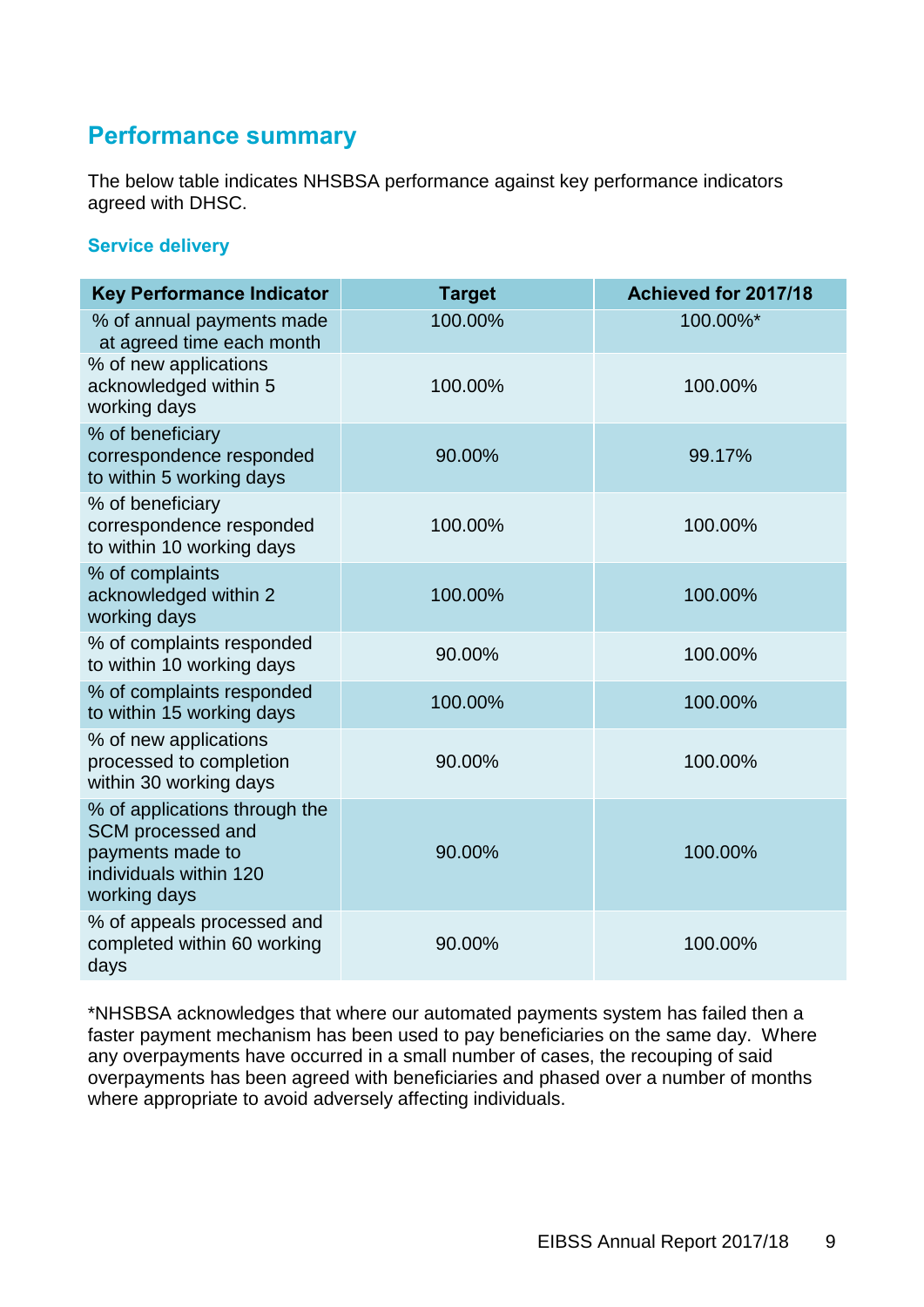#### **Application volume**

<span id="page-9-0"></span>EIBSS received over 800 regular payment applications in 2017/18. Please note that where there are less than 5 applications, we are unable to provide the exact number for data protection purposes.

| 2017/18                             |                                        |  |
|-------------------------------------|----------------------------------------|--|
| <b>Application type</b>             | <b>Number of applications received</b> |  |
| <b>Hepatitis C stage 1 payments</b> | 60                                     |  |
| <b>SCM payments</b>                 | 715                                    |  |
| <b>Hepatitis C stage 2 payments</b> | 28                                     |  |
| <b>HIV payments</b>                 | $5$                                    |  |

#### <span id="page-9-1"></span>**Application outcome**

#### **Hepatitis C stage 1**



From the 18 approved applications received in 2017/18, 10 beneficiaries met the eligibility criteria for hepatitis C stage 2 payments. These applicants applied for both hepatitis C stage 1 and stage 2 payments and were approved and set up to receive the lump sum payments and hepatitis C stage 2 regular payments.

#### **Appeals**

An applicant can appeal if they disagree with the outcome of their application to EIBSS.

From the 35 unsuccessful hepatitis C stage 1 applications 25 went to appeal. 22 cases remained as unsuccessful applications following an independent appeals panel. Three cases are pending further evidence.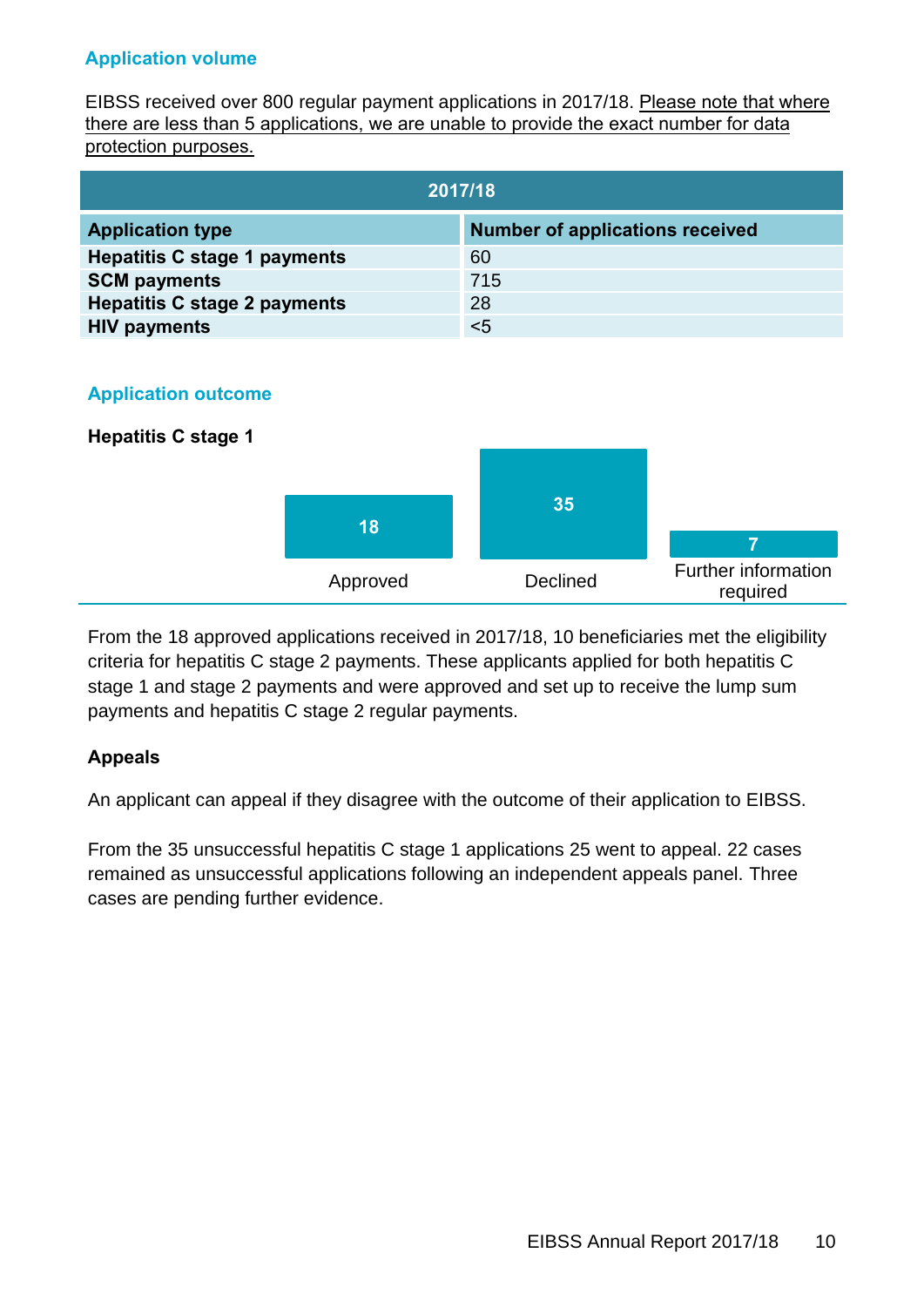

\*28 applications required more information and 39 applications were incomplete.

An additional 91 beneficiaries expressed intent to NHSBSA to apply for SCM but did not then go on to complete a form.

#### **Appeals**

No SCM appeals were received in 2017/18, this was due to the outcomes being communicated late in the financial year and NHSBSA began hearing appeals in 2018/19.

#### **Hepatitis C stage 2**



\*<5 applications were pended due to the wrong applications being submitted; They wished to apply for SCM not for hepatitis C stage 2 payments.

#### **Appeals**

From the nine unsuccessful hepatitis C stage 2 applications one went to appeal; this case remained as an unsuccessful application following an independent appeals panel.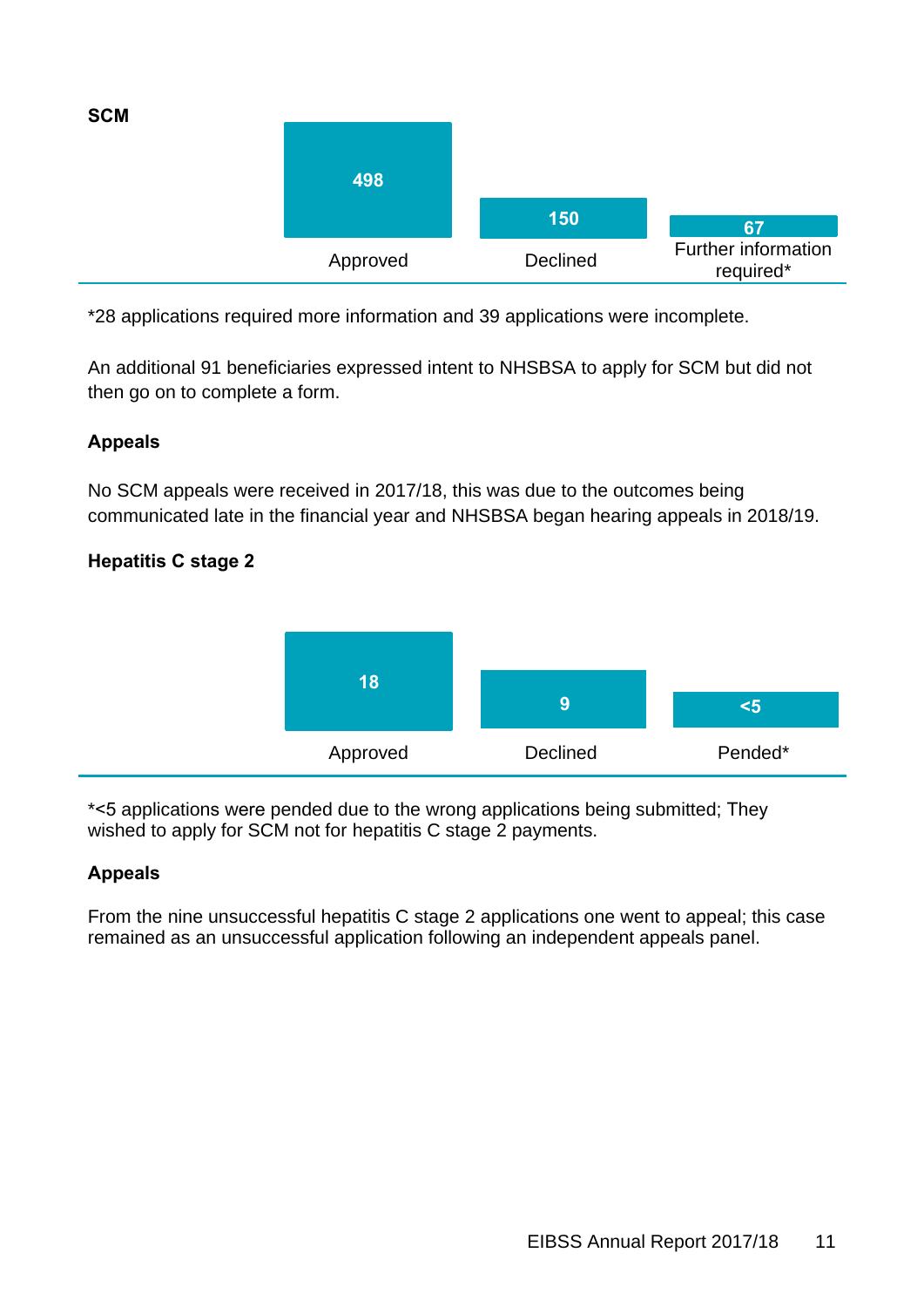**HIV**

Approved (0) Declined

**<5**

100% of HIV applications were declined in 2017/18.

### **Appeals**

From the unsuccessful HIV applications none went to appeal.

#### <span id="page-11-0"></span>**Discretionary Payments**

Discretionary payments include income top-up payments and payments for one-off items/circumstances. The purpose of discretionary support is to provide additional, timelimited financial and non-financial support to beneficiaries and their families. This is to address immediate infection-related needs that have a direct effect on beneficiaries' independence but are not otherwise being met.

During 2017/18 we received 74 applications for a one-off payment. Of these, 49 were approved and 25 were declined.

#### <span id="page-11-1"></span>**Correspondence received**

During 2017/18 we received and responded to over 4,000 items of beneficiary correspondence (post and email). This included 7 items of MP correspondence on behalf of beneficiaries.

The NHSBSA complaints policy also covers EIBSS. During the year 2017/18 we received no complaints under this policy.